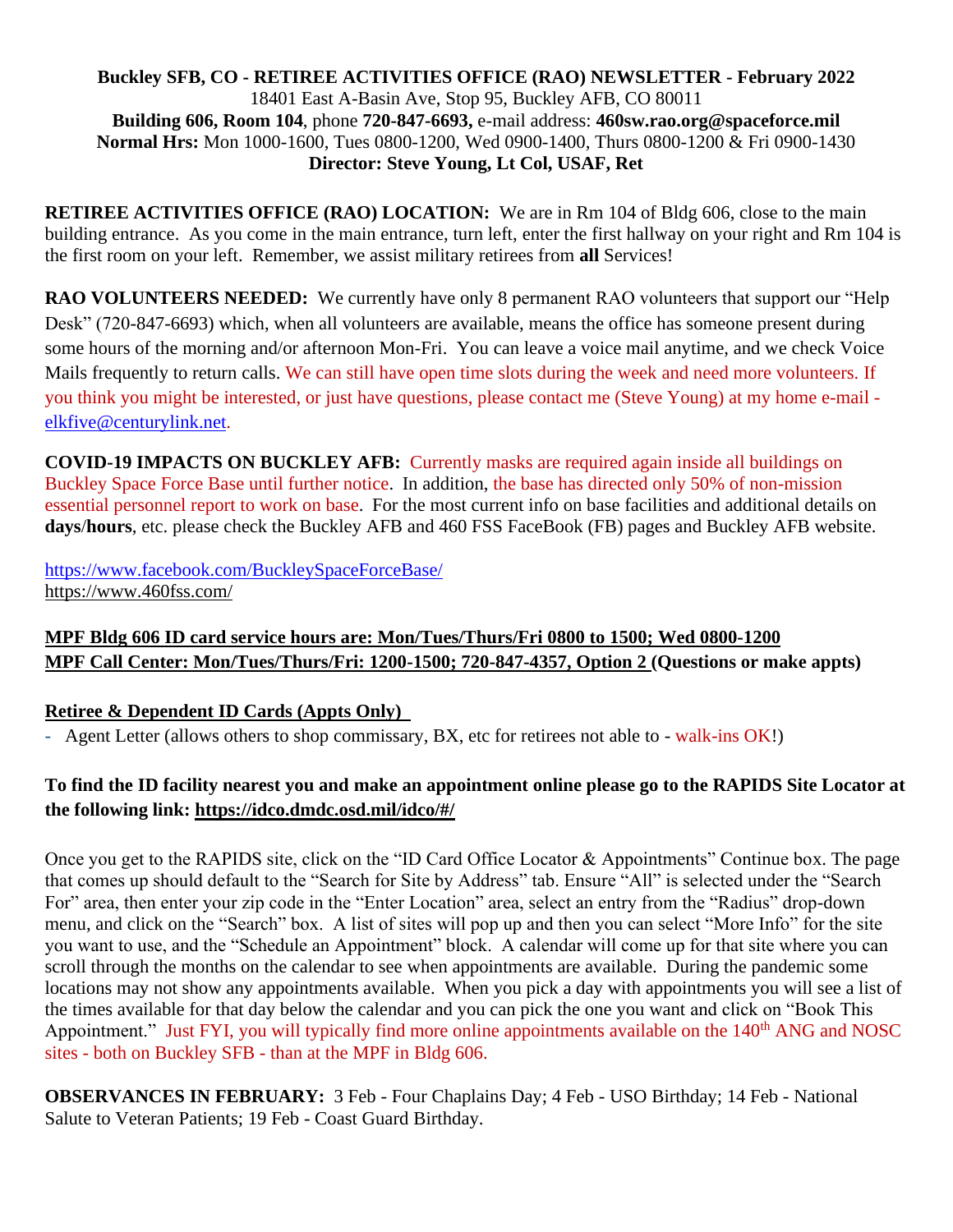**"FAMILY DAY" ON FRIDAY, 18 FEBRUARY:** Please remember a "Family Day" is often implemented around a Federal Holiday, which results in some changes at base facilities. There will be one Family Day in Feb, on the  $18<sup>th</sup>$  (for the President's Day holiday on the  $21<sup>st</sup>$ ). You should expect the  $6<sup>th</sup>$  Ave gate to base to be closed, the pharmacy to be closed, the MPF will not be issuing ID cards, etc. You should call these facilities if you have any questions regarding hours for that Friday, or check the base social media like the Buckley SFB Facebook page: [Buckley Space Force Base | Facebook](https://www.facebook.com/BuckleySpaceForceBase/)

**INCOME TAX FILING ASSISTANCE:** It's that time of year again so I thought some of you might be interested in some tax preparation options available in our area, if you don't do your own using Turbo Tax or whatever. While many places will do your taxes for a fee, there are at least two free alternatives.

 The Volunteer Income Tax Assistance (VITA) program offers *free* tax help to people who generally make \$55,000 or less, persons with disabilities and limited English-speaking taxpayers who need assistance in preparing their own tax returns. IRS-certified volunteers provide free basic income tax return preparation with electronic filing to qualified individuals. While some RAOs have volunteers who take the VITA training and assist with taxes, we simply do not have the staff to provide that service.

 In addition to VITA, the Tax Counseling for the Elderly (TCE) program offers free tax help for all taxpayers, particularly those who are 60 years of age and older, specializing in questions about pensions and retirementrelated issues unique to seniors. The IRS-certified volunteers who provide tax counseling are often retired individuals associated with non-profit organizations that receive grants from the IRS. (The website below says TCE sites are currently closed due to COVID.) The web site at [https://www.irs.gov/individuals/free-tax-return](https://www.irs.gov/individuals/free-tax-return-preparation-for-you-by-volunteers)[preparation-for-you-by-volunteers](https://www.irs.gov/individuals/free-tax-return-preparation-for-you-by-volunteers) provides you with two links where you can search (by zip code) for places near you that offer **free** tax return preparation by volunteers. One link is for the "VITA/TCE Locator Tool" and one is for the "AARP Tax-Aide Site Locator Tool."

 The last time I checked, AARP will do taxes for *anyone* at no charge - you don't need to be an AARP member. When I checked in January, there were 20 different AARP tax-aide locations listed within 25 miles of my zip code - at libraries, retirement homes, senior centers, rec centers, etc. Some of them allow you to make appointments online and others you have to call. If you have additional questions for them, you can call the AARP tax-aide site located nearest you or visit [AARP Foundation Tax-Aide Locator.](https://www.aarp.org/money/taxes/aarp_taxaide/locations.html?cmp=RDRCT-FNDTX_DEC23_010) Some are starting up in Feb and some later, and it looks like most require an appointment. Call the specific site you are interested in for details.

As you know, if you do your own taxes you have numerous options when it comes to filing - essentially snail mail or electronically. When filing electronically, some tax software you buy (like Turbo Tax) will charge you to file your taxes and to have any refund deposited into your account. You may not know the IRS offers some free tax filing options (with various caveats). For more info on the IRS free options see the following link: <https://www.irs.gov/filing/free-file-do-your-federal-taxes-for-free>

#### **Note: COVID is still impacting some VITA and AARP tax sites, so you'll have to contact them directly to find out if, and when, their services will be available and any constraints.**

**DFAS 1099-R TAX FORMS FOR 2021 ARE AVAILABLE ONLINE:** The fastest and most secure way to obtain a copy of your 1099-R is through myPay. Retirees and annuitants can log in to myPay anytime and print a copy of their 1099-R. Instructions are at: [https://myPay.dfas.mil](https://mypay.dfas.mil/) For retirees without a myPay account, if your mailing address on file with DFAS is current, you can get a copy of your 1099-R through the DFAS telephone selfservice option. To use telephone self-service:

- Call 800-321-1080
- Select option "1" for Self-Serve
- Select option "1"
- Enter your Social Security Number when prompted

Your 1099-R should be in the mail within 7-10 business days to the address DFAS has on record. *Please note that 1099-R reissues requested through the telephone self-service option cannot be mailed prior to February 10, 2022.*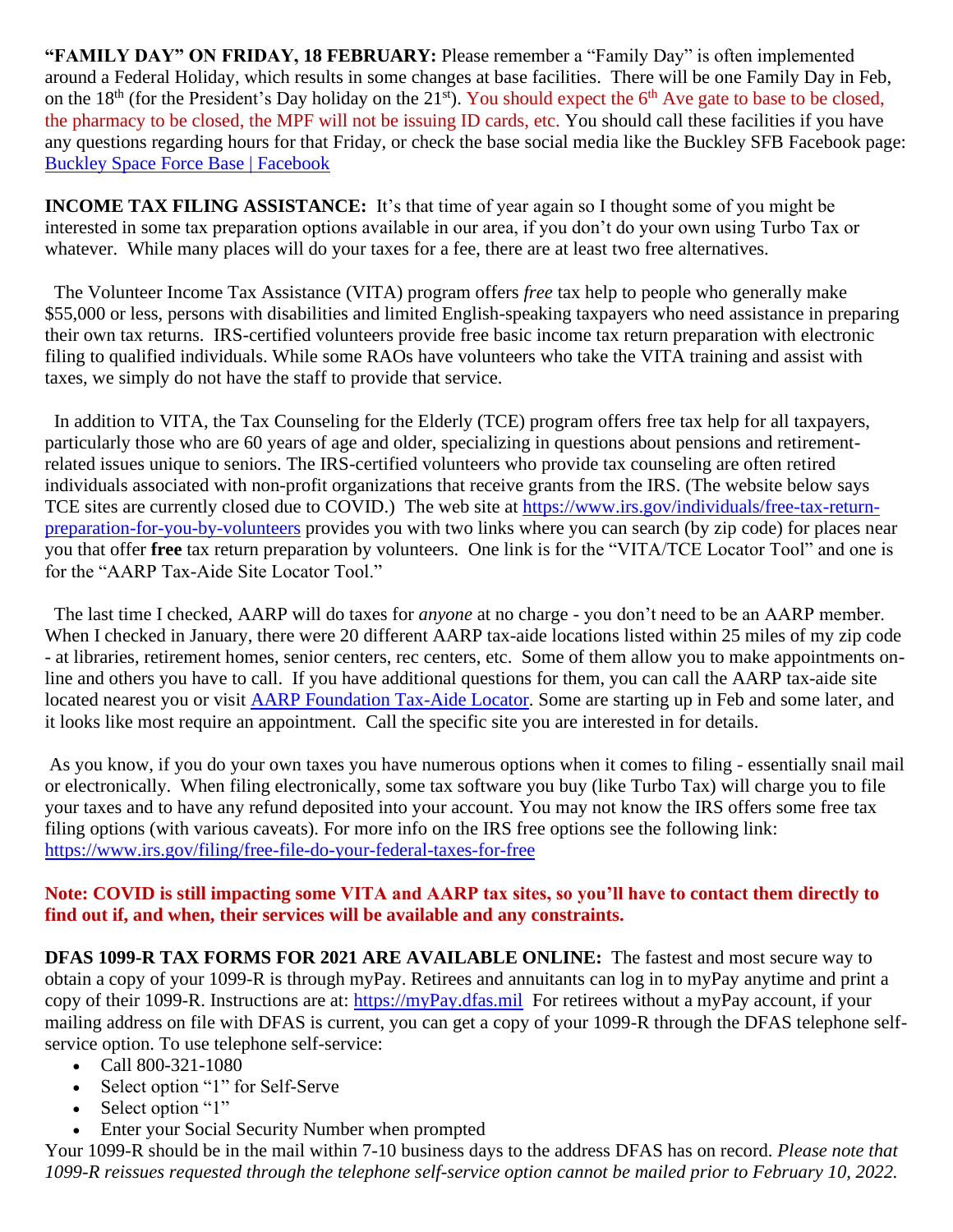**COAST GUARD RESOURCES:** I recently came across some websites and resources related to Coast Guard personnel. Since I haven't really covered much CG specific info, I thought I'd add the info to this newsletter. If you Coasties already know all this, my apologies for wasting your time. The following link is to the Retirement and Annuitant Services section of the US Coast Guard Pay and Personnel Center (PPC). It has information on establishing an account with them, retiree/veteran events, filing your retirement package, etc. [Pay and Personnel](https://www.dcms.uscg.mil/ppc/ras/RetirementProcessing/)  [Center \(PPC\), Retiree and Annuitant Services, Retirement Processing \(uscg.mil\)](https://www.dcms.uscg.mil/ppc/ras/RetirementProcessing/)

 The following link will take you to the CG Retiree Services site which has lots of information pertaining to CG retirees and connects to the Coast Guard National Retiree Council page: [Retiree Services Program \(uscg.mil\)](https://www.dcms.uscg.mil/Our-Organization/Assistant-Commandant-for-Human-Resources-CG-1/Retiree-Services-Program/) I looked over some of the CG Retiree Council meeting reports, to compare with some of the other Services, and found them interesting.

 You can find editions of the "Long Blue Line" here: [LONG BLUE LINE](https://www.longblueline.org/) You can also see and search for assorted articles at the following link: [My Coast Guard News \(uscg.mil\)](https://www.mycg.uscg.mil/News/Tag/182485/the-long-blue-line/)

 I also came across what I feel is a great reference document titled "Information for Survivors of USCG, USCGR, NOAA and PHS Retirees." It has info on filing a report of death, unpaid retired pay, survivor annuities, federal benefits, common questions after the death of a retiree, etc. and it is dated 4 Oct 2021, so it is very current. You can find a pdf file of this document at the following link: [survivorguide.pdf \(uscg.mil\)](https://www.dcms.uscg.mil/portals/10/cg-1/ppc/ras/survivorguide.pdf)

**MILCONNECT SITE:** I've heard some customers talk about using a milConnect website account for various things, but I have never used it. Some told me one thing you can do is access your Official Military Personnel File (OMPF), so I recently decided to check it out. I found I could go and select which records I wanted from four different groups (Service, Professional History, Performance and Administrative) and submit my request online. About 10-20 minutes after submitting my request I got an e-mail saying that pdf files of the records I requested were on the site and providing me with directions on how to access them. I had over 70 that I could download and save to my home computer - enlistment forms, active-duty service commitment forms, DD214, OPRs, award citations, promotion orders, etc. The e-mail indicated the records would be in my account for 10 days and then deleted from there. While some of the documents were not very clear after being scanned into the system, I was still impressed. I just wanted to see what was in my OMPF on the site but there are many other things you can do from milConnect - manage health benefits, manage SGLI, get proof of health coverage, update personal contact info, etc. You do not need a Common Access Card (CAC) to access milConnect, you can use a DS Logon ID and create a password. You can log in or create an account at [milConnect \(osd.mil\)](https://milconnect.dmdc.osd.mil/milconnect/)

**ENROLLING IN MEDICARE, TRICARE, FEDVIP, ETC. OUTSIDE OPEN SEASON:** Most people are required to sign up for these types of insurance during the "open enrollment season" each year, typically around Oct to Dec each year. However, people are allowed to sign up outside open season if they have a Qualifying Life Event (QLE). A QLE is a change in your life such as marriage, divorce, birth of a child, or job loss that qualifies you to enroll in, change or cancel benefits coverage. Participation in a TRICARE healthcare plan **is** required to enroll in and receive Federal Employee Dental & Vision Insurance Plan (FEDVIP) **vision** coverage but **NOT** dental or Federal Long Term Care Insurance Program (FLTCIP) coverage. In addition, QLEs for Tricare and FEDVIP are **not** the same. You should check the specific QLE information for TRICARE [\(https://tricare.mil/LifeEvents](https://tricare.mil/LifeEvents) ) and FEDVIP [\(Qualifying Life Events \(QLEs\) | BENEFEDS\)](https://www.benefeds.com/education-support/qles) to make sure you understand what qualifies as a QLE in each program and allows changes to your coverage outside of open season.

**"SOLDIER FOR LIFE" STICKERS:** These stickers are officially known as Department of the Army Label 180 (Exterior) and 180-1 (Interior). Both stickers **may** be provided by a Retiree Services Office (RSO) or you may purchase them from the Exchange and other retail businesses. [Soldier For Life Decal | Logo Gear | Military | Shop](https://www.shopmyexchange.com/soldier-for-life-decal/8060674)  [The Exchange \(shopmyexchange.com\)](https://www.shopmyexchange.com/soldier-for-life-decal/8060674) The sticker does not include the word "Retired" because it represents every Soldier for Life, including veterans who are not retired. The only installation RSO in Colorado is at Ft. Carson - (719) 526-2840 [usarmy.carson.rso@mail.](mailto:usarmy.carson.rso@mail) The Army Reserve RSO for Colorado is the 88th Readiness Division Ft. McCoy, Wisconsin Office: (608) 388-7448 RSO email: [usarmy.usarc.88-rd.mbx.retirement-services1@mail.mil](mailto:usarmy.usarc.88-rd.mbx.retirement-services1@mail.mil)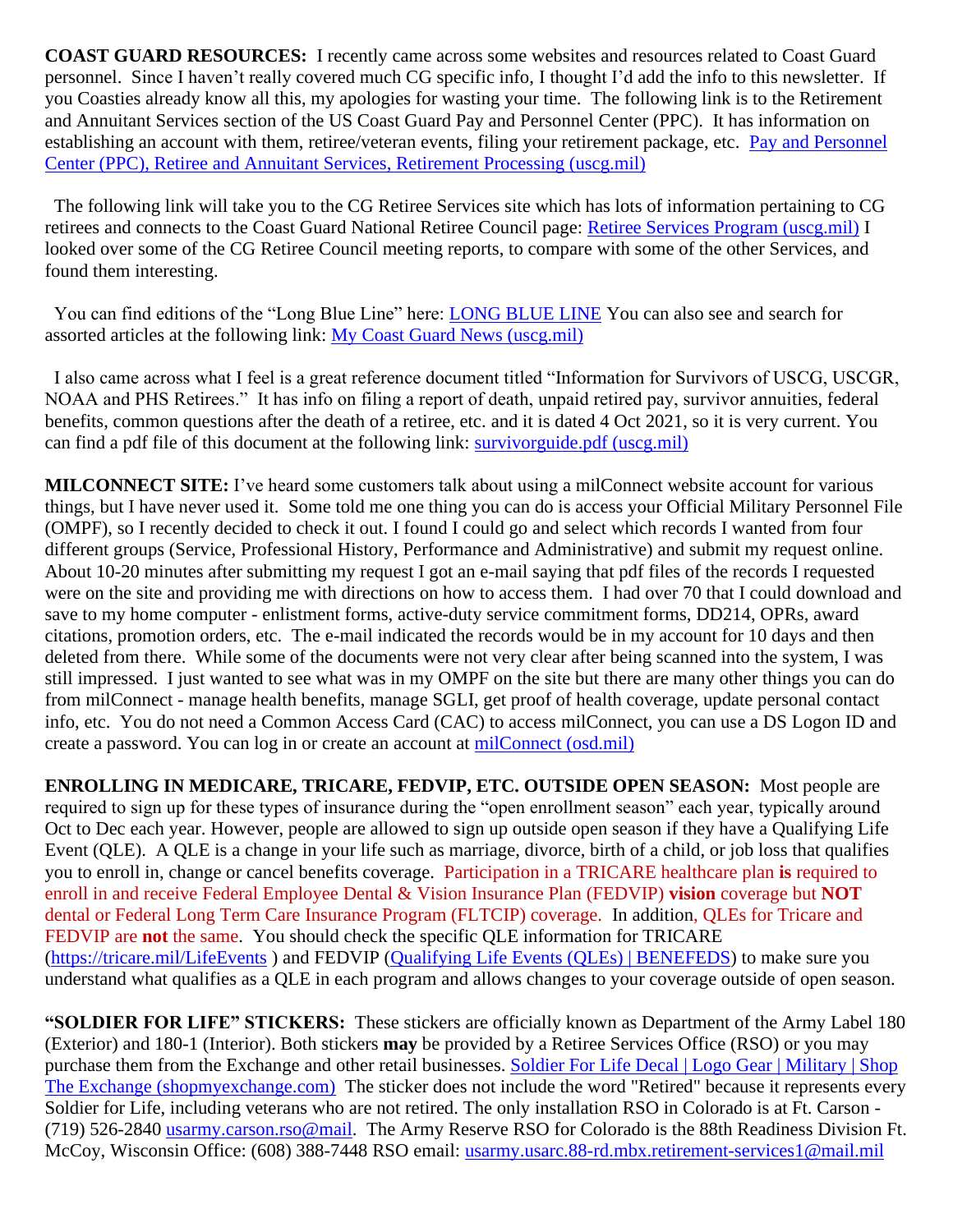**PHARMACY LOBBY CLOSURE:** The pharmacy lobby is scheduled to be closed between 28 Feb and 11 Mar due to construction within the lobby. The pharmacy will remain open with normal duty hours but will be drive through **ONLY** during this time. As a reminder, prescriptions are able to be picked up and dropped off through the drive through. Additionally, the MedSafe Drug Take Back bin will be unavailable, and the pharmacy will **NOT** be able to accept medication returns for destruction during this time.

**COVID FUNERAL ASSISTANCE:** Under the Coronavirus Response and Relief Supplemental Appropriations Act of 2021 and the American Rescue Plan Act of 2021, FEMA is providing financial assistance for COVID-19 related funeral expenses incurred on or after January 20, 2020. This federal program can reimburse families up to \$9,000 for funeral costs for loved ones who died of COVID-19. You can call a dedicated, toll-free phone number (844-684-6333) to complete your COVID-19 Funeral Assistance application with a FEMA representative. Multilingual services are available. For additional information regarding requirements for this assistance, and other details, see the following link: [COVID-19 Funeral Assistance | FEMA.gov](https://www.fema.gov/disaster/coronavirus/economic/funeral-assistance)

ARMY GUARD/RESERVE RETIREMENT PROCESSING: The 88<sup>th</sup> Readiness Division (RD) Retiree Services Officer (RSO) out of Fort McCoy handles Army Reserve retirees for about 19 states, Colorado being one of them. Randy Stroud in Centennial works with Colorado Army National Guard retirees. The RSOs in the 88th RD can also assist a National Guard retiree just as Randy can also help a Reserve retiree and retirees from other states. National Guard and Reserve systems don't talk to each other so the 88<sup>th</sup> can't see Guard records and Randy can't see Reserve records.

88th Readiness Division Ft. McCoy Wisconsin Office: (608) 388-7448 RSO email: [usarmy.usarc.88-rd.mbx.retirement-services1@mail.mil](mailto:usarmy.usarc.88-rd.mbx.retirement-services1@mail.mil)

Ms. Carolyn Hill is the Survivor Benefits Plan (SBP) councilor at the Fort Carson Transition center and normally only works with Army Guard Reserve (AGR) and Active Army retirements. Ft. Carson - (719) 526-2840 [usarmy.carson.rso@mail.](mailto:usarmy.carson.rso@mail) Randy Stroud is a qualified RSO and Reserve Component Survivor Benefits Plan (RCSBP) / Survivor Benefits Plan (SBP) councilor and works with AGR and M-Day Soldier (Army National Guard soldier who performs weekend drill but is not on full-time duty) to go over the benefit.

The application process for retirees with early age eligibility (before age 60) is basically the same process. The main difference is the retiree has to submit the DD 214 for each period of early age eligibility with their application for retired pay and Army Human Resources Command (HRC) Gray Area Retirements Branch determines if it meets the criteria to draw retirement pay early. One note is that Tricare eligibly is still age 60 no matter how much early age eligibility the retiree has.

It is very important that retirees meet with an RSO and submit their application for retired pay 9 months before their retirement pay eligibility date. HRC is backed up and (as of Dec 2021) packets are taking six to seven months to process through HRC and DFAS before a retiree can get paid.

You can find the website for the retirement portion of the 88<sup>th</sup> RD at: [Retirement \(army.mil\)](https://www.usar.army.mil/Commands/Geographic/88th-Readiness-Division/88th-RSC-Resources/Retirement/)

As of Jan 2022, RSO POCs listed on the 88<sup>th</sup> RD website are shown below. Refer to the website for updates.

MAJ Eline Moeolo-Tuitele, Eline.D.Moeolo-Tuitele.mil@mail.mil; Office: 608-388-7448 MSG Michael Gallucci, Michael.R.Gallucci3.mil@mail.mil; Office: 608-388-7448 Mr. Nicholas "Nick" Gimson; nicholas.e.gimson.civ@mail.mil; Office: 608-388-7448 Team Email: usarmy.usarc.88-rsc.mbx.retirement-services1@mail.mil

**DFAS CUSTOMER SUBMISSION TOOL OVERVIEW FOR RETIREES/ANNUITANTS:** We recently received two documents from the Defense Finance & Accounting Service (DFAS) – Customer Submission Tool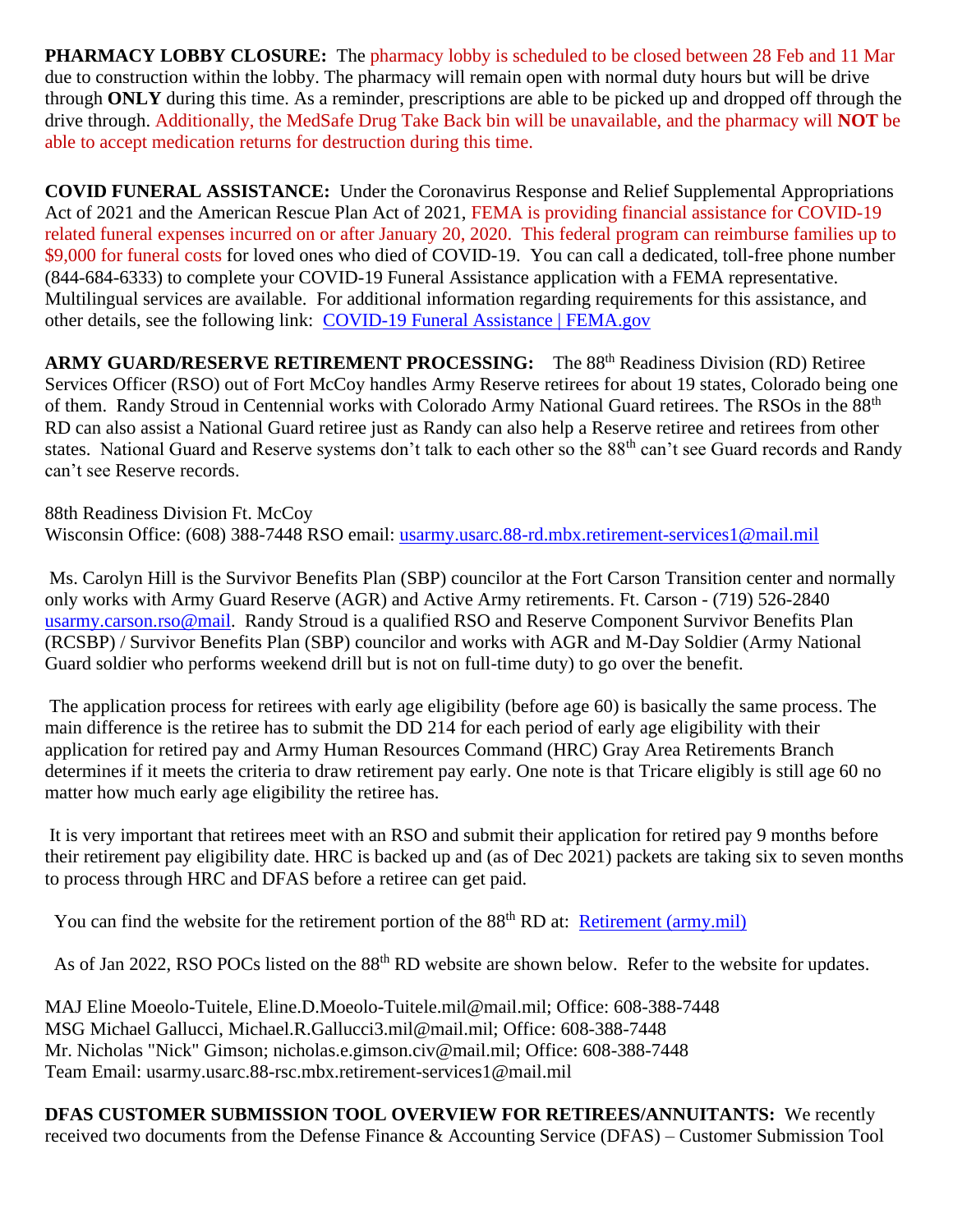Overviews for both military retirees and annuitants. We have posted both of these to the RAO website so you can find them at [Buckley Space Force Base > Units > Retiree Activities Office](https://www.buckley.spaceforce.mil/Units/Retiree-Activities-Office/)

**BENEFITS FOR SURVIVORS OF VETERANS:** There are numerous benefits available to the survivors of veterans. The following link is to just one website that discusses some of these benefits, like Dependency and Indemnity Compensation (DIC), Aid and Attendance, CHAMPVA, burial benefits, etc. [Surviving Spouse Benefits](https://www.veteransaidbenefit.org/va_help_surviving_spouse.htm)  [from the Department of Veterans Affairs \(veteransaidbenefit.org\)](https://www.veteransaidbenefit.org/va_help_surviving_spouse.htm)

**MEDICARE PART B PREMIUM INCREASE FOR 2022:** Medicare Part B premiums rose by the highest level in the program's history in 2022, with most Part B users paying 14.5% more than they did in 2021. The Standard Part B 2022 premium of \$170.10 is up from \$148.50 in 2021. This is the monthly amount paid by beneficiaries who had a modified gross adjusted income of \$91,000 or less on their 2020 individual tax return or \$182,000 or less on a 2020 joint return. The increase last year was just 2.7%.

**"WIDOWS TAX" OFFSET PHASE 2 FOR 2022:** 2022 is the second year of a three-year phase out of what has been known as the "widow's tax," which required forfeiture of a dollar of Survivor Benefit Plan (SBP) for every dollar of Dependency and Indemnity Compensation (DIC) received. Remember, this is only applicable to those surviving spouses who qualify for **both** DIC and SBP and are in receipt of the Special Survivor Indemnity Allowance (SSIA). In Phase 1 (2021), surviving spouse SBP payments were reduced, or offset, **by two-thirds** of the DIC rather than the full dollar-for-dollar reduction. For many surviving spouses, this resulted in an increase in the amount of SBP paid as the gross amount of their SBP exceeded two-thirds of the DIC. Others have had to wait to see an increase in their benefit. We are now nearing the start of Phase 2 of the elimination of the offset for which the amount offset (or deducted) from the SBP will be reduced to **one-third** of the DIC payment. To estimate your benefit, subtract one-third of your current base DIC payment from your current gross SBP benefit. The result is approximately what your SBP payment will be in the second phase, plus any COLAs, which is approximately 5.9%.

Here is an example of how this offset works: We will assume a COLA of 5.9% for 2022, which puts the projected 2022 base DIC amount at approximately \$1,437.66. One-third of that new DIC amount is \$479.22. This is the amount you will subtract from your gross SBP amount. So, if your gross SBP without offset is \$1,000, then you would subtract \$479.22 from \$1,000 to give you a 2022 SBP payment of \$520.78 (\$1,000-\$479.22). You would also receive the SSIA, which is projected to be approximately \$346.

These new changes will be effective in January 2022, which you will see reflected on the payment you should receive on Feb. 1, 2022. If you do not know your gross SBP, you can find that on your annuitant account statements, available in your myPay account. You should also have received an annuity statement in the mail in December 2021. There are no changes to the post-9/11 active duty survivor child-only SBP option until 2023, and these changes do not impact the retiree child-only SBP option.

**NAVY RESERVE RETIREMENT TRANSITION OUTREACH EVENTS:** Navy Personnel Command's Retirement Transition Outreach (RTO) provides information to Navy Reserve members on the processes and benefits of reserve retirement. Members of the Navy Reserve Component and their spouses at all milestones toward full retirement with pay are invited to attend a FY22 RTO event. Attendance is not mandatory for Reserve members prior to approval of a retirement request. See below for an updated schedule as well as directions for how to register for an available FY22 RTO event.

Reserve Retirement Counseling Session (RRCS): preferred format for most current SELRES, VTU, and IRR. Sat.-Sun., Apr. 9-10, 2022, 0800 EST Sat.-Sun., May 14-15, 2022, 0800 EST Sat.-Sun., Sept. 10-11, 2022, 0800 PST Wed., Sept. 14, 2022, 0800 CST

Retirement Awareness Workshop (RAW): preferred for those seeking detailed retirement preparations.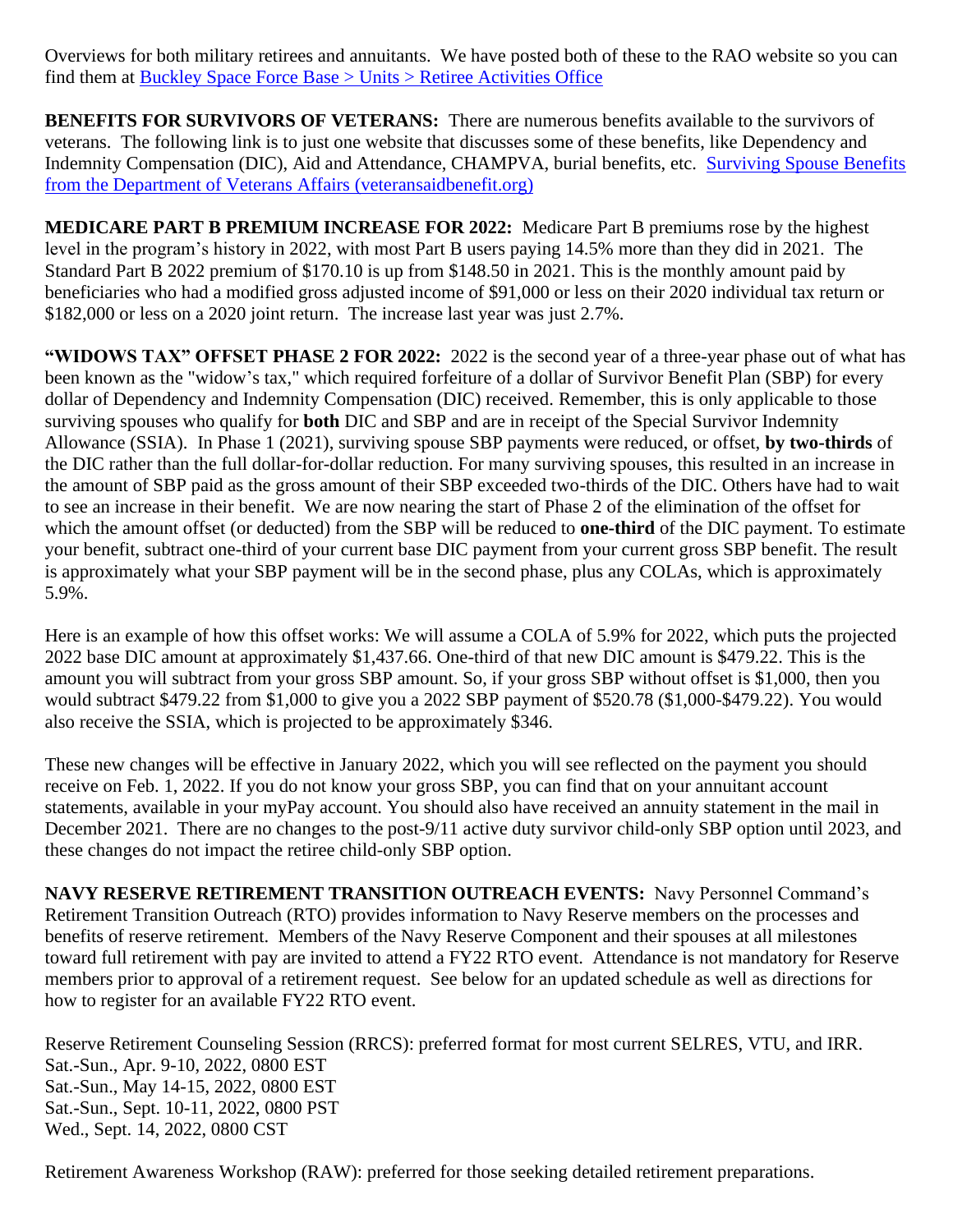Tues.-Thurs., May 3-5, 2022, 0800 CST (hybrid option: virtual/in-person)

Reserve Retirement Waypoint (RRW) Events: preferred for those retiring with pay within two years. Wed., Feb. 2, 2022, 1800 CST Thurs., Mar. 3, 2022, 1800 CST Tues., Jun. 21, 2022, 1800 CST Tues., Sept. 20, 2022, 1800 CST

## Register here:

FY22 RTO Registration via FLANK SPEED Microsoft Forms:<https://forms.osi.apps.mil/r/iukurzfztP> Or, email the RTO Team to request registration for a specific FY22 RTO event: [pers-9\\_RTO@us.navy.mil](mailto:pers-9_RTO@us.navy.mil)

Registration will be limited to 150 participants per event. Top priority will be given to Navy Reserve members who will be eligible for retirement with pay in less than 24 months, and to currently serving members who will soon reach their notice of eligibility milestone (20 qualifying years). The RTO event team will provide event joining link and instructions, plus read-ahead materials, via email to registered participants prior to the event. Please note, questions about individual records or request packages will not be addressed by the RTO team including during events.

Please visit the RTO webpage on MyNavy HR for more information about RTO events: [https://www.mynavyhr.navy.mil/Career-Management/Reserve-Personnel-Mgmt/Reserve-Retirements/Retirement-](https://www.mynavyhr.navy.mil/Career-Management/Reserve-Personnel-Mgmt/Reserve-Retirements/Retirement-Transition-Outreach/)[Transition-Outreach/](https://www.mynavyhr.navy.mil/Career-Management/Reserve-Personnel-Mgmt/Reserve-Retirements/Retirement-Transition-Outreach/)

**SHINGLES VACCINE AND TRICARE:** Tricare covers the shingles vaccine in two different ways - under your medical coverage or under your pharmacy coverage. If you are age 64 or under and using Tricare Select or Tricare Prime, both plans cover the full cost of the shot with no cost to you, whether you get vaccinated at a pharmacy or a doctor's office. In these cases, you can use any Tricare network pharmacy or network provider. If you are 65 or over and using Tricare for Life (TFL) then Medicare (original or Advantage plan) is your primary health coverage and it covers the vaccine, but under their pharmacy, Part D, insurance, which the vast majority of military retirees **don't** use since they use the Tricare pharmacy plan. In these cases, the entire cost of the shot would fall to TFL as the Medicare supplement. In this situation, if you get the shot at a Tricare network pharmacy all the costs will be covered by TFL. However, if you go to a doctor's office then TFL covers the shot as **medical** coverage and TFL deductible and cost shares apply.

**STATE LEVEL MILITARY BENEFITS FOR SURVIVING SPOUSES:** Many surviving spouses receive federal survivor benefits from DoD and Veterans Affairs (VA) but aren't aware state-level benefits are available to those who meet specific criteria and there is no one-stop-shop website for military survivors. The number of benefits offered to veterans can vary from state to state with some offering as many as 60 and others as few as 22. The challenge is determining which of those benefits are passed on to the survivor after the veteran or servicemember dies. To determine what state benefits are available to survivors, begin by looking at the individual state benefits for veterans using the following link: [State Veteran Benefit Finder | Center for a New American](https://www.cnas.org/publications/reports/state-veteran-benefit-finder)  [Security \(en-US\) \(cnas.org\)](https://www.cnas.org/publications/reports/state-veteran-benefit-finder) Once on the site, locate the state you are targeting and then search for the "Beneficiary" category. It is important to verify your eligibility since some of the webpages might be outdated.

Some state benefits include (again, they vary by state):

- Academic scholarships
- Property tax exemption or reduction of property tax (For example: Military surviving spouses who receive Dependency and Indemnity Compensation from the VA are eligible for up to a \$45,000 deduction in the assessed value of their home for property tax purposes.)
- Survivor Benefit Plan tax exemption for state tax
- Free admission to national parks
- Free fishing and hunting license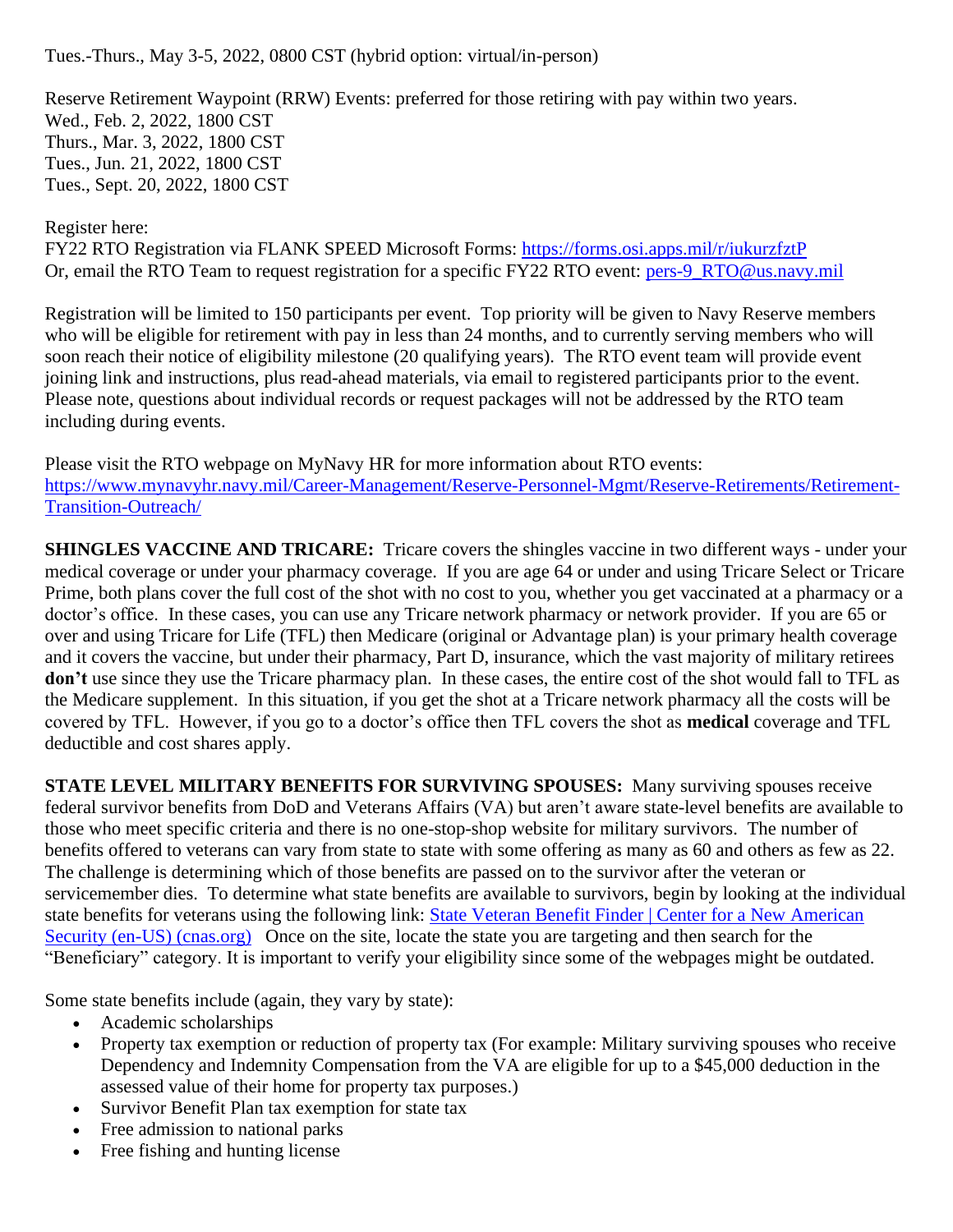**NEW VA PRESUMPTIVES:** (I got this post from the Vance AFB newsletter) You may be eligible for newly enacted service-connected benefits. Over the course of the last six months, the Department of Veterans Affairs (VA) has begun processing service-connected disability claims for six new presumptive conditions related to environmental exposures during military service. Veterans should be aware of these newly added presumptive conditions and Veteran Service Officers (VSOs) can help them file a claim and obtain any earned benefits. In May 2021, VA started implementing provisions of the William M. Thornberry National Defense Authorization Act for Fiscal Year 2021 (NDAA), adding bladder cancer, hypothyroidism and Parkinsonism to the list of medical conditions presumptively associated with exposure to Agent Orange. A few months later VA added asthma, rhinitis and sinusitis (to include rhinosinusitis) on a presumptive basis based on particulate matter exposures during military service in Southwest Asia and certain other areas. Any Veteran who was previously denied serviceconnection for any of these six conditions but had symptoms manifest within 10 years of military service would need to file a supplemental claim. Be sure to use VA Form 20-0995, *Decision Review Request: Supplemental Claim* when filing. The claim form should include the name of the condition and specify that the condition is being claimed due to in-service exposure to environmental hazards. The VA is committed to assisting Veterans who may have been exposed to hazardous materials during their military service. www.va.gov has the most recent news on environmental exposures during military service, as VA is constantly conducting research and surveillance as well as reviewing scientific literature for conditions that may be related to exposure during military service.

**PHARMACY VOLUNTEERS NEEDED & LINE RECOMMENDATIONS:** The Buckley SFB Pharmacy is in dire need of volunteers, and they asked me to advertise that in our newsletter. Volunteers will need to be fully vaccinated and may need to complete some training. Anyone interested in more information can call the pharmacy at (720) 847-9355 (Option 4, then Option 3) to inquire or to get started. In addition, for those who have trouble standing while waiting for a prescription pick-up in the lobby, they highly recommend you use the drive thru. Prior to COVID, the drive-thru was strictly pick-up only but that is no longer the case. Everything you need from the pharmacy can now be accomplished using the drive thru.

**PHARMACY HOURS:** As of 1 Jan, the pharmacy implemented the following new hours: Mon-Fri 0800-1700. In addition, they will be closed on the second Wed of each month for a Training Day (9 Feb for this month). In Feb they are also closed on 18 & 21 Feb for Family Day and President's Day. Please remember holidays, family days, etc. can impact these hours so you can always check the Buckley SFB Facebook page for the latest info on hours.

**PHARMACY - PATIENT ADVOCATE E-MAIL ADDRESS:** As you know, pharmacy patient advocates are available to hear your comments and concerns related to pharmacy operations. There are forms available in the pharmacy for you to submit comments to them, but with the pandemic you don't have access to those. The pharmacy has established an e-mail inbox for the patient advocates so you can now e-mail them directly at the pharmacy patient advocate org box: [usaf.buckley.460sw-mdg.mbx.pharmacy-patient-advocate@mail.mil](mailto:usaf.buckley.460sw-mdg.mbx.pharmacy-patient-advocate@mail.mil) .

**WHERE CAN I GET RID OF UNUSED/UNWANTED MEDICATIONS?** Do you have unused/unwanted medications you are trying to dispose of safely/properly? The Buckley SFB pharmacy does have a drop box in the lobby to take your unwanted medications. If that is not convenient for you, you can locate other places using the following link: [Colorado Household Medication Take-Back Program | Department of Public Health &](https://cdphe.colorado.gov/colorado-medication-take-back-program)  [Environment](https://cdphe.colorado.gov/colorado-medication-take-back-program) You can also try the following links: [Medication Disposal Near Me | CVS Pharmacy](https://www.cvs.com/content/safer-communities-locate) [Safe medication disposal | Walgreens](https://www.walgreens.com/topic/pharmacy/safe-medication-disposal.jsp) [Drug Drop Box | Littleton CO \(littletongov.org\)](https://www.littletongov.org/city-services/city-departments/police-department/programs-services/drug-drop-box)

**MY AIR FORCE BENEFITS WEBSITE:** While the site is mainly focused on active-duty folks, there is a **lot** of information on there of interest to retirees/surviving spouses as well. The site has about 180 fact sheets on various benefits and a section for "Transition and Retirement Planning." If you look under the "Benefit Library" tab (top left of the page), and click on the "Resource Locator" link, you can then click on CO (or any other state) to see a wealth of information on resources in your state (with base specific resources as well). I strongly encourage you to check out this website. [Home | An Official Air Force Benefits Website \(af.mil\)](https://www.myairforcebenefits.us.af.mil/)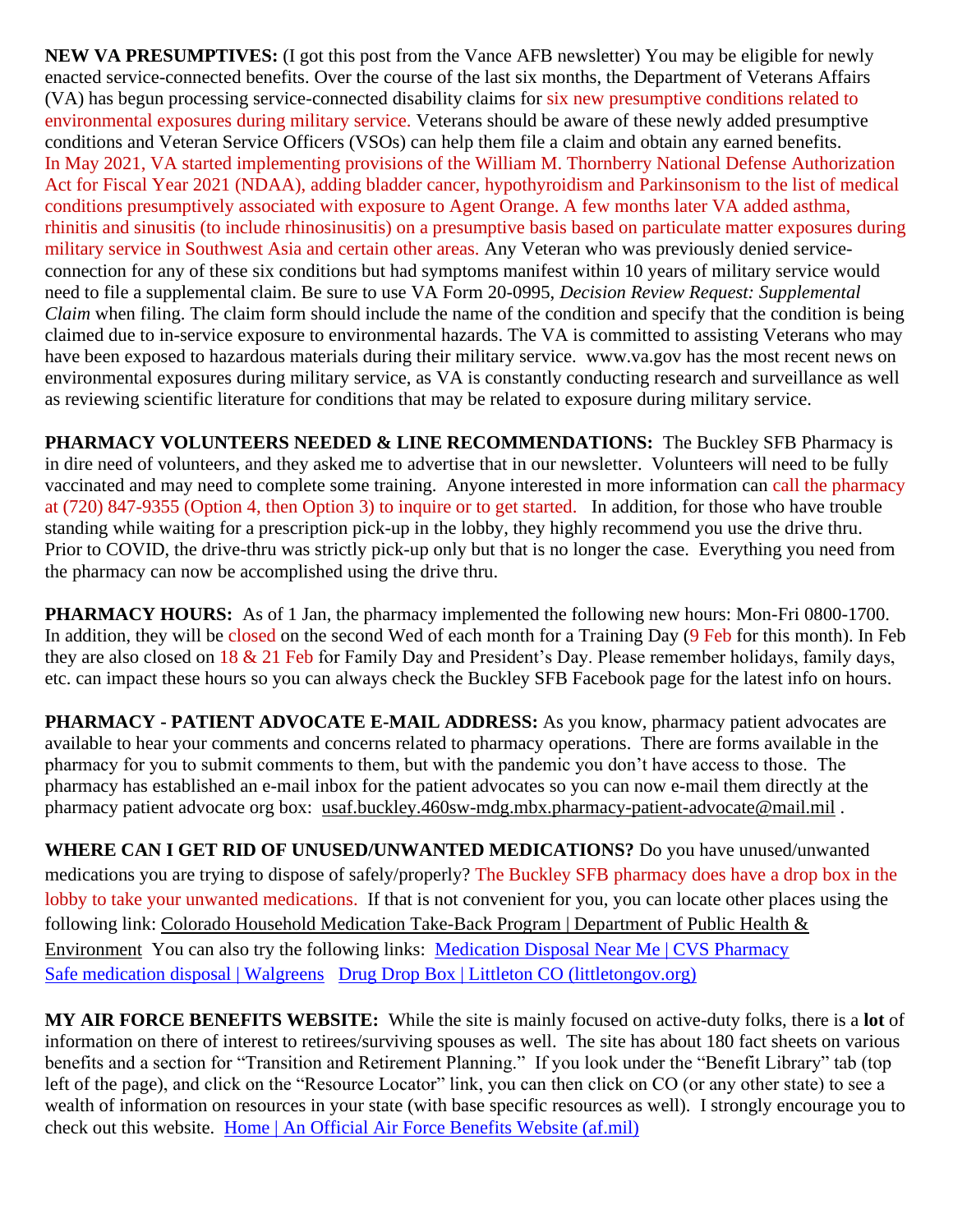**TRICARE PHARMACY RATES CHANGING 1 JANUARY 2022:** Do you get your prescription drugs through TRICARE Pharmacy Home Delivery or at a TRICARE retail network pharmacy? If so, you'll pay anywhere from \$1 to \$8 more in copayments starting Jan. 1. These costs changes won't affect all beneficiaries. Check this link for details: [Changes to Your TRICARE Prescription Drug Copayments In 2022 | TRICARE](https://militaryrx.express-scripts.com/news/changes-your-tricare-prescription-drug-copayments-2022-0?CID=eml:DoD:2021_DoD_Copay_Chng_F1:::10898&om_mid=10898&om_rid=535604479)  [Pharmacy Program | Express Scripts \(express-scripts.com\)](https://militaryrx.express-scripts.com/news/changes-your-tricare-prescription-drug-copayments-2022-0?CID=eml:DoD:2021_DoD_Copay_Chng_F1:::10898&om_mid=10898&om_rid=535604479)

**NEW MYPAY ACCOUNT AVAILABLE FOR GRAY AREA RETIREES:** Army National Guard, Air National Guard, Army Reserve, Navy Reserve, Marine Corps Reserve and Air Force Reserve Gray Area Retirees now have a new way to stay connected and informed between the time they stop drilling and the time they start receiving retired pay - a new type of myPay account especially for Gray Area Retirees. Gray Area Retirees who use the new myPay account to keep their contact information updated can benefit by receiving important information from DFAS and their Branch of Service, such as news about changes in laws or policies that impact your retirement benefits, reminders about applying for retired pay, and your Services' Retiree Newsletter. Another major benefit, with current contact information in your myPay account, when you apply for retired pay, DFAS will email you status notifications: when your application was received, when it is being worked, and when it is complete. With the new myPay account you can confirm or update your email/mailing address and, when you apply for retired pay, you can use it to make sure your direct deposit information is current. For more info on this capability, and now to create an account, refer to the September DFAS Retiree Newsletter (see link in previous article). There is also an entire DFAS page for Gray Area Retirees: [Gray Area Retirees \(dfas.mil\)](https://www.dfas.mil/RetiredMilitary/plan/Gray-Area-Retirees/) On the RAO website we have also posted an article from DFAS on the new Gray Area Retiree MyPay accounts with lots of great information on how to get started - [Buckley Space Force Base > Units > Retiree Activities Office](https://www.buckley.spaceforce.mil/Units/Retiree-Activities-Office/)

**VETERAN SERVICE OFFICER (VSO) LOCATION IN AURORA:** Those of you who have used VSOs may know the main offices for the Adams and Arapahoe County VSOs are both on the west side of town (Littleton and Westminster), not in our local area. Needless to say, these locations are not convenient for the nearly 80k vets living in these two counties. The new office, located at Arapahoe County's Altura Plaza facility, 15400 E. 14th Place in Aurora (basically at Colfax and Chambers), provides a more convenient option. The office is jointly funded by Adams and Arapahoe County. There is no unique phone number for this VSO location, and you won't see this location listed on the VSO website that has all the counties in CO. You use the phone numbers for the Adams & Arapahoe County VSOs that you find on the website and, if you are scheduling an in-person appointment, just let them know you want to meet at the office in Aurora. The following link will show you all the VSOs for every county in CO, and the contact info for each (phone and e-mail). [County Veterans Service Offices |](https://vets.colorado.gov/services/county-veterans-service-offices)  [Colorado Division of Veterans Affairs](https://vets.colorado.gov/services/county-veterans-service-offices)

**VETERANS AFFAIRS AID AND ATTENDENCE BENEFITS:** What is the aid and attendance benefit? Wartime veterans and their surviving spouses, 65 years and older, may be entitled to a tax-free benefit called Aid and Attendance (A&A) provided by the Department of Veteran Affairs (VA). The Benefit is designed to provide financial aid to help offset the cost of long-term care for those who need assistance with at least two of the daily activities of living. The daily activities of living are generally agreed to be those which are described below:

- 1. Personal hygiene bathing/showering, grooming, nail care, and oral care.
- 2. Dressing being able to make appropriate clothing decisions and physically dress and undress oneself.
- 3. Eating the ability to feed oneself, though not necessarily the capability to prepare food.

4. Maintaining continence - being able to mentally and physically use a restroom. This includes the ability to get on and off the toilet and cleaning oneself.

5. Transferring/Mobility - being able to stand from a sitting position, as well as get in and out of bed. The ability to walk independently from one location to another.

For more information on this benefit see the following website: Aid And [Attendance Benefits And Housebound](https://www.va.gov/pension/aid-attendance-housebound/)  [Allowance | VA.gov | Veterans Affairs](https://www.va.gov/pension/aid-attendance-housebound/)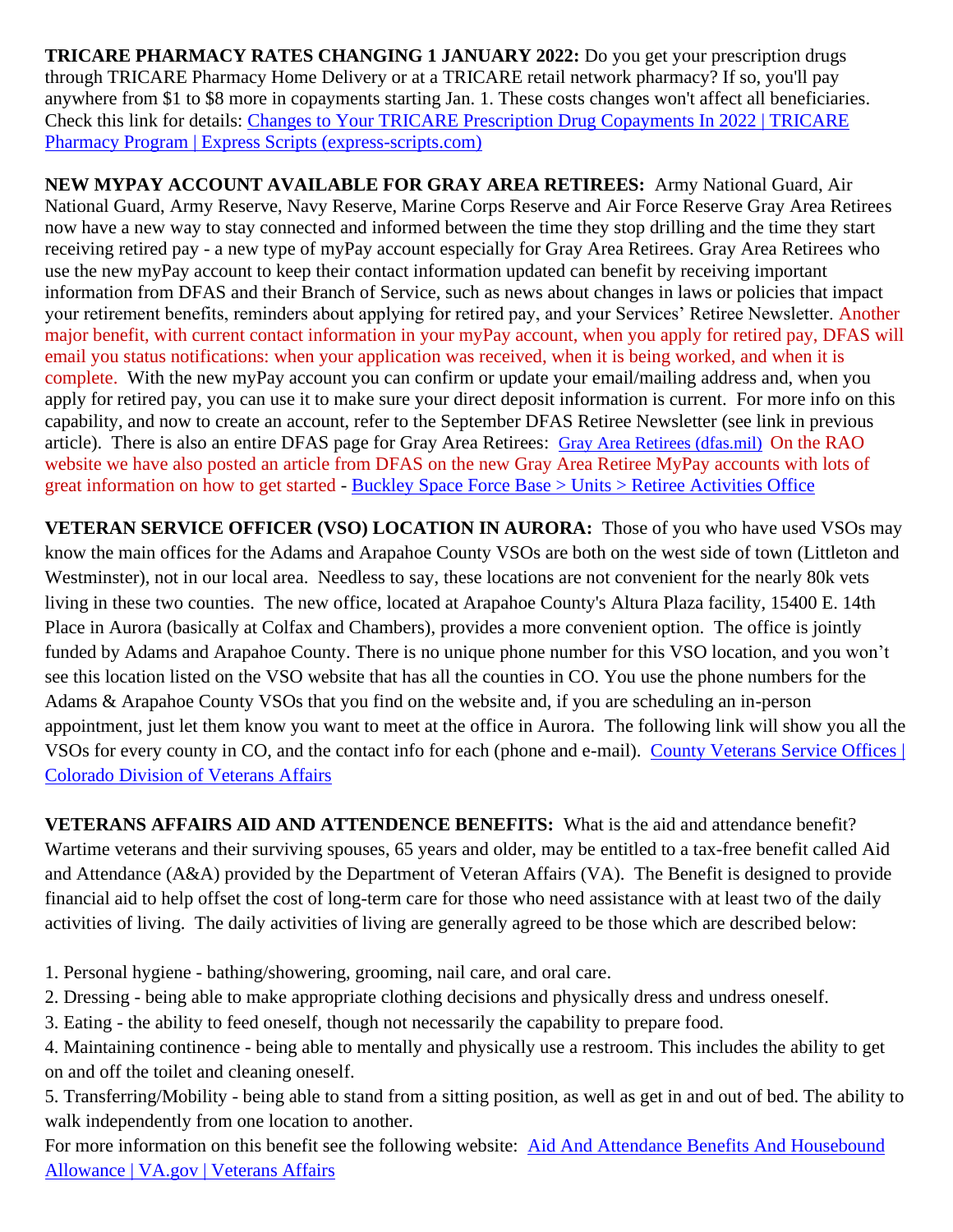**MOAA SURVIVING SPOUSES AND FRIENDS FACEBOOK PAGE:** The Military Officer's Association of America (MOAA) has a Facebook group called the "MOAA Surviving Spouses and Friends." The group's purpose is to provide support and focus on issues and topics of interest to MOAA's surviving spouses. You do **not** need to be a MOAA member, or the surviving spouse of an officer, to join this group - surviving spouses of enlisted member are welcome. Please share the group with those who need information about pre-planning, survivor benefits, surviving spouse issues, and MOAA issues that impact survivors. They welcome and encourage your comments and questions regarding various subjects related to service and benefits. When asking to join this group, you simply answer a few questions for the administrators, who will determine your eligibility to join the group. I myself joined this group as a way to keep abreast of issues of interest to surviving spouses, perhaps provide some insight on various issues we deal with in the Buckley SFB military Retiree Activities Office (RAO), etc. You can reach this page using the following link: [\(1\) MOAA Surviving Spouses And Friends | Facebook](https://www.facebook.com/groups/581427115240904)

**COMMISSARY SALES FLYER:** For those who don't know already, you can access the current commissary sales flyer online by going to the following link: [Home | Commissaries](https://www.commissaries.com/) Once on the page, click on the "Sales" Flyer" banner in the upper right of the page, then click on "Confirm Your Privileges", fill out the info on the form, and click "Submit." You can then click on the link to see a PDF file of the latest sales flyer.

**LEGAL OFFICE OPENS "LIMITED SERVICES" FOR RETIREES & DEPENDENTS:** Legal is once again providing **limited** legal assistance services for military retirees and their dependents. W**ills** for retirees and dependents will **only be done on Thursdays of each week from 1300 to 1500 and you must have an appointment**. For notary services and powers of attorney, walk-ins for retirees are available on Mondays and Wednesdays from 0800-1200. Retirees have the option of conducting their legal assistance appointment by telephone or in person. Legal expects the will appointments to fill up very quickly and they will **not** have a "waitlist." Thus, legal may ask that retirees call back in 2-3 weeks to check for open appointments once they are booked for several weeks. Prior to scheduling an appointment for a will, medical directive or power of attorney, legal will **require a ticket #** or worksheet, as well as your DoD ID Number which is located in the lower right front of the old (DD Fm 2) ID card (10-digit number). You can obtain a ticket # from the AF legal assistance website at [U.S. Air Force Legal Assistance \(AFLASS\)](https://aflegalassistance.law.af.mil/lass/lass.html) when you go to the site to fill out the required information for whatever document it is you want completed. If you call legal to make an appointment, they will **not** give you an appointment unless you have the ticket number issued by the website. For any questions call base legal at 720- 847-6444.

## **HOW TO CREATE A MYPAY ACCOUNT WITH DEFENSE FINANCE & ACCOUNTING SERVICE**

**(DFAS):** If you don't have a MyPay account with DFAS I recommend you create one. With your own account you can download your Form1099 for taxes, print a copy of your Retiree Account Statement (RAS), set up beneficiaries for Arrears of Pay, update your mailing and e-mail address, adjust federal and state withholding for taxes, etc. You start by requesting an initial password on the myPay homepage [\(myPay Web Site \(dfas.mil\)\)](https://mypay.dfas.mil/#/) using the "Forgot or Need a Password" link. The password will be mailed to the address you have on file with DFAS and you will receive it in about 10 business days. Once you receive your password in the mail, you return to the myPay homepage and log in with your social security number and the password you received in the mail to create your myPay profile. DFAS has a downloadable step-by-step Get Started Guide to myPay on their website and a how-to video on the DFAS YouTube channel. For additional info on obtaining a MyAccount you can visit: <https://www.dfas.mil/retiredmilitary/manage/mypay/>

**VETERANS ADMINISTRATION (VA) NEW WEB FEATURE & PHONE NUMBER:** The VA has launched a new web feature and new phone number designed to ease frustrations faced by veterans trying to connect with services and resources.

Beneficiaries can now update their contact information via their [VA.gov](https://www.va.gov/change-address/) profile, and the change will synchronize across VA networks. Veterans can enter demographic information - including a phone number, email addresses, home addresses, and disability ratings *one time* and have it change across networks addressing health care, disability compensation, pension benefits, claims/appeals, and the Veteran Readiness and Employment (VR&E) program. Previously, if a veteran needed to change any demographic information, they were required to call *each*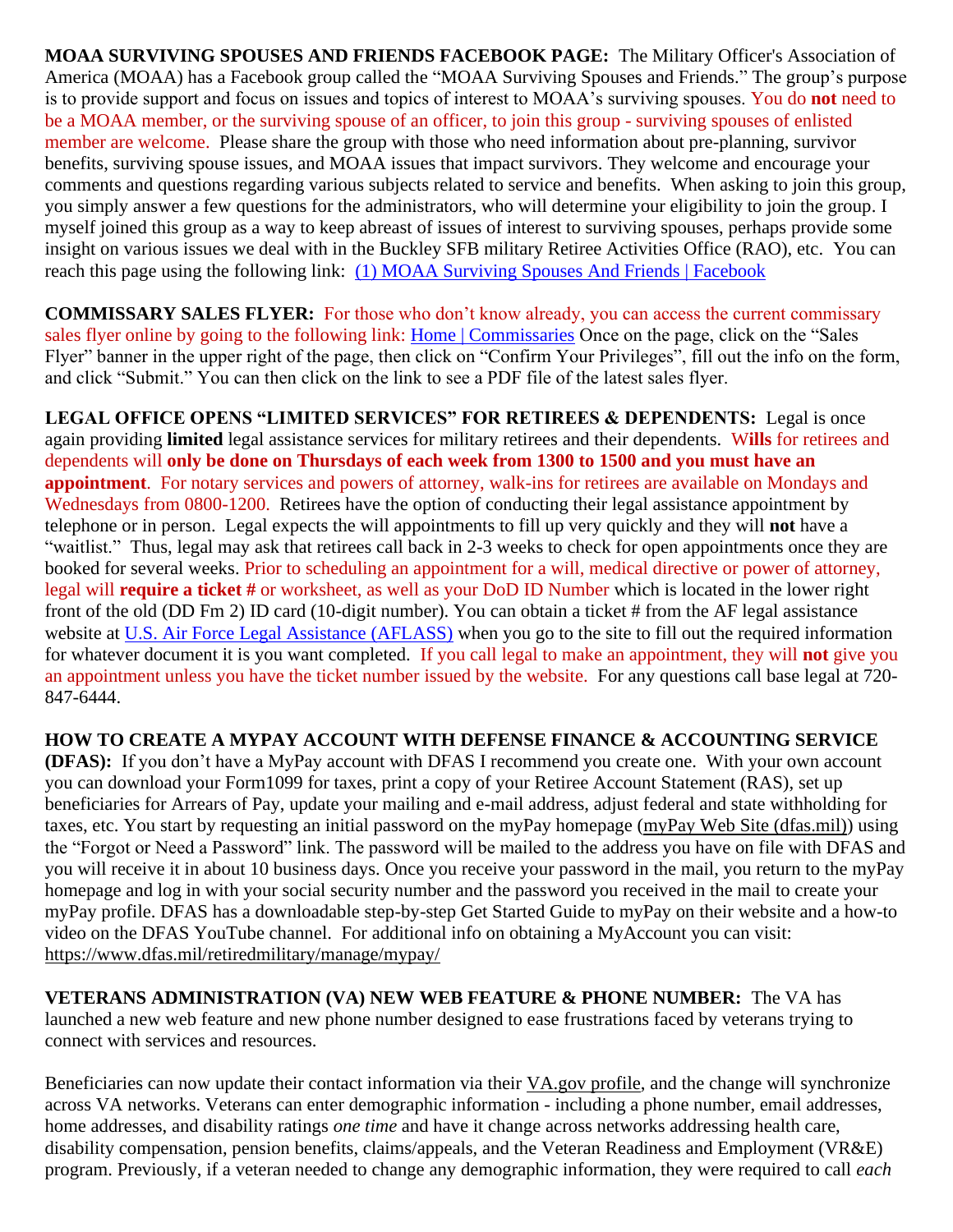*individual VA network* where that information is on file. (Veterans still must connect with separate offices to change details regarding education and home loan benefits, CHAMPVA, Veterans' Mortgage Life Insurance, and The Foreign Medical Program.) Step-by-step instructions on changing your address are available at this [link.](https://www.va.gov/change-address/)

The administration also has officially launched the **My VA hotline**, which will serve as the starting point to all VA contact centers and will help veterans find the right person to address their needs. Veterans can call 1-800- MyVA411 (1-800-698-2411) with the option to press 0 to be immediately connected with a customer service agent to answer questions or connect to the appropriate VA expert. The hotline operates 24 hours a day, 365 days a year. Please remember you always have access to local Veteran Service Officers (VSOs) here in CO. Locate the one closest to you using the following link:<https://www.colorado.gov/pacific/vets/county-veterans-service-offices>

The VA also maintains the Veterans Crisis Line at 1-800-273-8255, by chat at [veteranscrisisline.net](https://www.va.gov/opa/pressrel/pressrelease.cfm?id=5588) and by text message at 838255. The VA also maintains the White House VA Hotline at 1-855-948-2311 which can be used "for Veterans and their families to share compliments and concerns," per the release.

**BUCKLEY SFB AGENT LETTERS - WHAT ARE THEY?** Did you know if you are a family member of an elderly military retiree, or their surviving spouse, that has trouble getting around on their own you may be able to get authorization to shop for them, as their "agent", at the commissary, exchange and base pharmacy? You will require a letter from the care provider of the retiree/surviving spouse, which you will then take to the MPF in Bldg 606, where you (the "agent") and the retiree/surviving spouse will fill out a "Commissary/AAFES/MWR Escort Authorizations" form. You will need two forms of ID, the agent's driver's license the sponsors military ID. Once the form is completed you will be issued an "Agent Letter" which you will take to the Visitor Control Center (VCC) by the  $6<sup>th</sup>$  Ave gate and Security will issue you a card/letter which will allow you to access the base and use those facilities without your retiree/surviving spouse being with you. For any questions, or more details, on this process please contact the MPF at 720-847-6974 (per the above form).

**CASUALTY ASSISTANCE:** If you know of a recently deceased military retiree, surviving spouse of a military retiree or a veteran who was receiving a disability payment from the U.S. Department of Veterans Affairs (VA) the RAO can provide guidance making the necessary notifications. For those receiving a military pension, Survivor Benefit Plan (SBP) payments, VA disability payments or Dependency and Indemnity payments notifications must be made to the Defense Finance & Accounting Service (DFAS), VA, etc. The RAO can put you in touch with the Buckley AFB Casualty Assistance Representative (CAR), provide you with a "checklist" to help guide you through process, provide you with phone numbers and websites for various organizations, etc. Please contact the RAO (720-847-6693) with any questions.

**EMPLOYMENT SERVICES FOR VETERANS:** Arapahoe/Douglas Works! (A/D Works!) Workforce Center is a member of the Colorado Department of Labor and Employment and provides a variety of no-cost services to veteran job seekers; resources and workshops for a self-directed job search, one-on-one employment counseling, customizing resumes, referrals to other state and federal agencies and training assistance. For more information you can visit their website at<http://www.adworks.org/>Just FYI, there is an A/D Works! Veterans Employment Specialist that works several days a week in Bldg 606 on base (when non-mission essential personnel are allowed back in their offices on Buckley AFB). For more info you can also contact the AD Works! Call Center at (303) 636-1160 and ask to be contacted to a Veterans Employment Team Member.

**HAVE YOU EXPERIENCED UNSATISFACTORY SERVICE FROM THE RAO?** We are staffed completely with volunteers who do their very best to help with your issues. While we always strive to provide you with the best possible support, we realize there may be times you experience what you consider to be unsatisfactory customer service when you contact the RAO. Perhaps you never received a response to a voice mail/e-mail you left, you got inaccurate information regarding a question you had or the person who helped you was unable to provide an adequate answer to your question. If you are ever dissatisfied with the support you get from the RAO please contact the RAO Director to discuss the situation. The best way to reach me is via my home e-mail - [elkfive@centurylink.net.](mailto:elkfive@centurylink.net)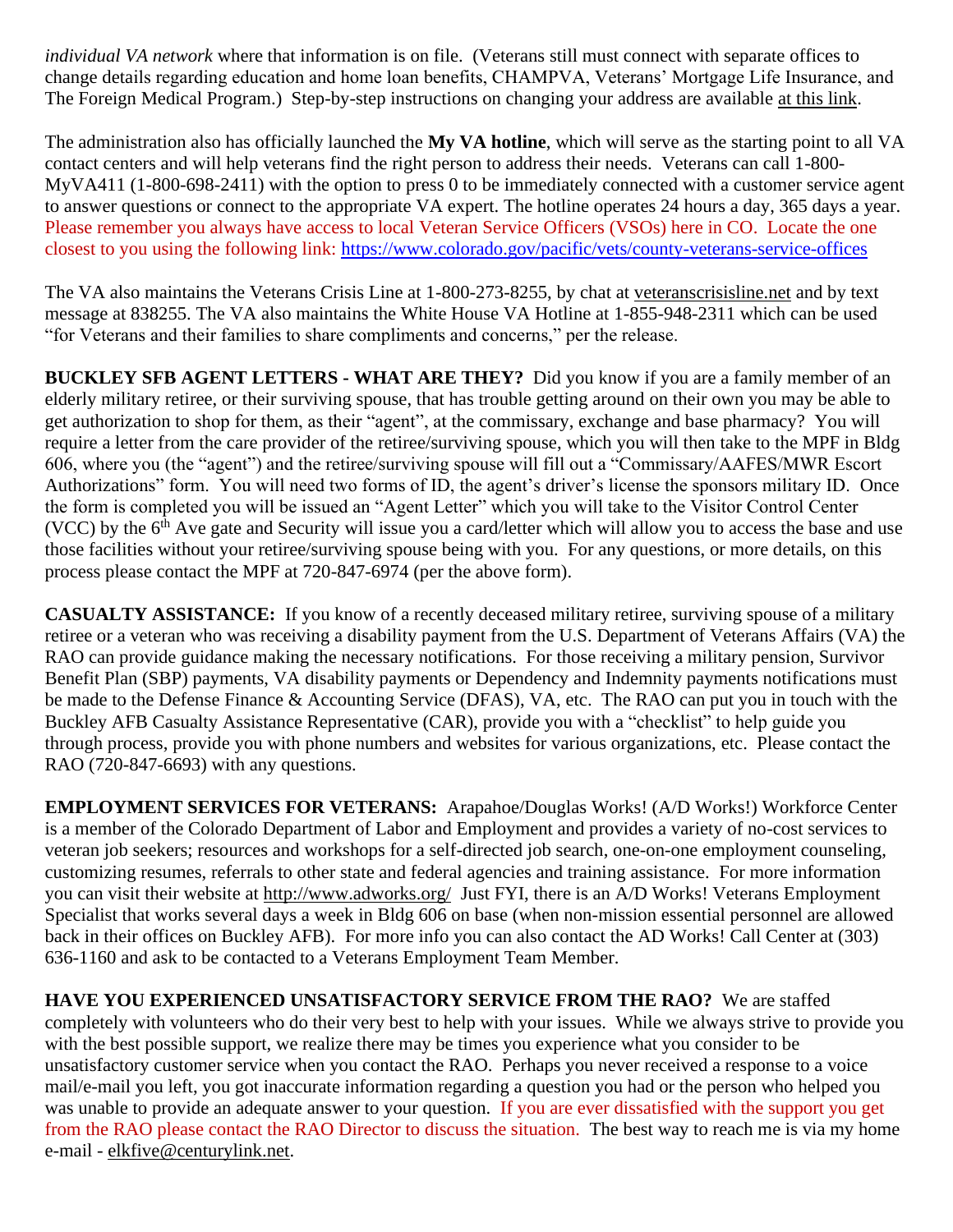**COAST GUARD NATIONAL RETIREE HELP DESK (NRHD) HOTLINE:** For any questions a retiree or retiree spouse has regarding benefits (other than those related to pay) such as health care issues, assistance obtaining important forms and/or papers, etc. call 1-888-224-6743 or e-mail [nrhdesk@gmail.com.](mailto:nrhdesk@gmail.com) For questions concerning pay call 1-866-772-8724 or e-mail [ppc-dg-customercare@uscg.mil.](mailto:ppc-dg-customercare@uscg.mil)

**CORRECTING & REQUESTING MILITARY RECORDS:** On 5 Apr 2021 the Department of the Air Force debuted a new website for past and present Airmen and Space Guardians to correct their military records. To make the portal accessible to both active-duty and retired service members, the website does **not** require a Common Access Card (CAC). Instead, a unique e-application number will be provided to track each case. While members can still submit applications via mail, processing times may be slower. Members can use their unique eapplication number to check the status of their application, whether it was submitted online or via mail.

The application portal has a decision tree that guides members through the process of figuring out which board they should apply to and determine their eligibility to apply based on their service and the issue they're trying to get corrected for the records.

Members, and those submitting on their behalf, can submit applications and supporting documents to four boards: The Air Force Board for Correction of Military Records, Air Force Discharge Review Board, Department of Defense Discharge Appeal Review Board and Department of Defense Physical Disability Board of Review.

The records correction website is at **[https://Afrba-portal.cce.af.mil](https://afrba-portal.cce.af.mil/)**.

In many instances, records that are available in electronic formats may also be accessed directly by veterans, without involvement from National Personnel Records Center (NPRC - 866-272-6272). We understand these are **not** CAC card sites and all you need is a DS Logon or ID.ME account. Basically, each of the options listed here are veteran's self-service portals for VA claims, VA healthcare and retiree DFAS pay. Some options are below:

Department of Veterans Affairs (VA) eBenefits application at [https://www.ebenefits.va.gov/ebenefits/homepage](https://gcc02.safelinks.protection.outlook.com/?url=https%3A%2F%2Fwww.ebenefits.va.gov%2Febenefits%2Fhomepage&data=04%7C01%7CJMedina%40arapahoegov.com%7C4ba6a9bb0f614d20689d08d8f4881a52%7C57d7b626d71d47f684c1c43bda19ba16%7C1%7C0%7C637528212705904594%7CUnknown%7CTWFpbGZsb3d8eyJWIjoiMC4wLjAwMDAiLCJQIjoiV2luMzIiLCJBTiI6Ik1haWwiLCJXVCI6Mn0%3D%7C1000&sdata=hXw9dmDwVyyfMT6CLAKjNC7ErxQaRPjSNwpBd6NAZQE%3D&reserved=0)

Department of Defense milConnect application at [https://milconnect.dmdc.osd.mil/milconnect/](https://gcc02.safelinks.protection.outlook.com/?url=https%3A%2F%2Fmilconnect.dmdc.osd.mil%2Fmilconnect%2F&data=04%7C01%7CJMedina%40arapahoegov.com%7C4ba6a9bb0f614d20689d08d8f4881a52%7C57d7b626d71d47f684c1c43bda19ba16%7C1%7C0%7C637528212705914549%7CUnknown%7CTWFpbGZsb3d8eyJWIjoiMC4wLjAwMDAiLCJQIjoiV2luMzIiLCJBTiI6Ik1haWwiLCJXVCI6Mn0%3D%7C1000&sdata=Eov1Utj64StS5R1dMb%2F4BZh07Y6ue08qLBwOJlppgzs%3D&reserved=0) .

Modern military medical records may be accessed through the VA's Blue Button application at [https://www.va.gov/health-care/get-medical-records/.](https://gcc02.safelinks.protection.outlook.com/?url=https%3A%2F%2Fwww.va.gov%2Fhealth-care%2Fget-medical-records%2F&data=04%7C01%7CJMedina%40arapahoegov.com%7C4ba6a9bb0f614d20689d08d8f4881a52%7C57d7b626d71d47f684c1c43bda19ba16%7C1%7C0%7C637528212705914549%7CUnknown%7CTWFpbGZsb3d8eyJWIjoiMC4wLjAwMDAiLCJQIjoiV2luMzIiLCJBTiI6Ik1haWwiLCJXVCI6Mn0%3D%7C1000&sdata=ZscT%2FLEpaJZRPKyOrDzvuwAjP4QuxW2MrNoew0X87%2BU%3D&reserved=0)

For more information regarding the online availability of VA and military records, please visit [https://www.va.gov/records/](https://gcc02.safelinks.protection.outlook.com/?url=https%3A%2F%2Fwww.va.gov%2Frecords%2F&data=04%7C01%7CJMedina%40arapahoegov.com%7C4ba6a9bb0f614d20689d08d8f4881a52%7C57d7b626d71d47f684c1c43bda19ba16%7C1%7C0%7C637528212705914549%7CUnknown%7CTWFpbGZsb3d8eyJWIjoiMC4wLjAwMDAiLCJQIjoiV2luMzIiLCJBTiI6Ik1haWwiLCJXVCI6Mn0%3D%7C1000&sdata=T26BlYnzbcJfnkz0lJD8hvNO988S%2BhMVRIXbJfmmpbA%3D&reserved=0)

If a veteran has filed for disability or pension benefits before, the VA may have pulled their DD-214. If so, VSOs who have access to the Veterans Benefits Management System (VBMS) can look into their file and retrieve it. Be aware this is dependent on each individual VSO and the counties they work in as to whether this is possible. Even if requesting records from NPRC we recommend contacting your VSO to assist in the request.

Another place you can request a copy of your DD-214 is through the State Veterans Department from whichever state was your home of record at discharge. As mentioned, you can always contact a local Veteran Service Officer (VSO) to request assistance in getting a copy of your records. You can find a VSO closest to you using the following website: Veteran Service Officers - List of Where to Find [\(nvf.org\)](https://nvf.org/veteran-service-officers/)

 You can also request a copy of your records (DD-214, Official Military Personnel File, Replacement Medals, Medical and Health Records) from the National Archives in a number of ways. You can make your request online at the National Archives website, you can fill out and submit a form SF-180 and mail/Fax it or you can write a letter to the National Archives.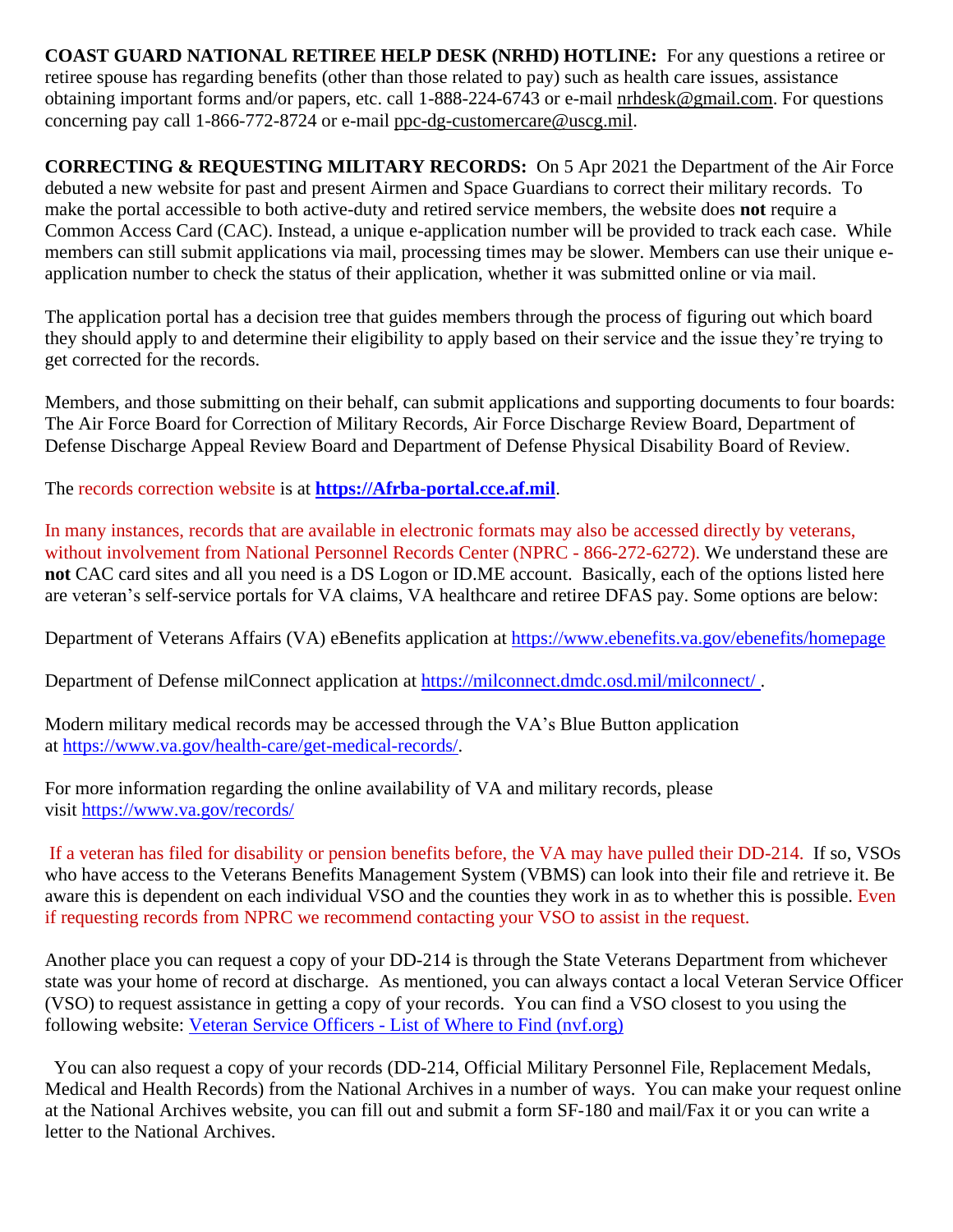You can find additional information on getting copies of your records from the National Archives web site at [https://www.archives.gov/personnel-records-center/military-personnel](https://www.archives.gov/personnel-records-center/military-personnel%20or%20calling%20314-801-0800) or calling 314-801-0800.

# **REPORTING THE DEATH OF A RETIREE TO DFAS ONLINE:** DFAS has re-introduced the option to

report the death of a retiree online. To use the online Notice of Death option, click on the link at the top of the Retired Military & Annuitants main page, which is located at https://www.dfas.mil/retiredmilitary.html. This will take you to a form where you will enter all of the pertinent information. When reporting a retiree's death, be sure to have the following information available:

- Retiree's full name
- Retiree's SSN
- Retiree's date of death
- Cause of death
- Marital status (if married, the wedding date)

The form also asks for your name, address, phone number and email address. If you are completing this form on behalf of someone else, such as the spouse or child of the deceased retiree, please use the contact information of the person you are helping to make the report. Updates on the status of the claim will be sent to the email address provided, including an email verifying that the notification was received. If you need any assistance you can always contact the Buckley AFB Casualty Assistance Representative, Loretta Lopez, at 720-847-6946.

**STATE VA BENEFITS:** Everyone knows about the federal benefits available to veterans, but did you know many *states* also offer great benefits to their veterans? State benefits range from free college and employment resources to free hunting and fishing licenses. Most states also offer tax breaks for their veterans and specialized license plates, some states even provide their veterans with cash bonuses just for serving in the military. A handy summary of the benefits each state and territory offers can be found here: [https://militarybenefits.info/state](https://militarybenefits.info/state-veterans-benefits/)[veterans-benefits/](https://militarybenefits.info/state-veterans-benefits/) There may be a benefit available to you or your family that you didn't know about! Other Federal VA benefit numbers: life insurance 800-669-8477; status of headstones and markers, 800-697-6947; special issues such as Gulf War/radiation/Agent Orange/Project Shad call 800-749-8387; and GI Bill and education matters call 888-442-4551. Visit the Federal website at [www.va.gov/](http://www.va.gov/) for more info.

**DENVER VA REGIONAL BENEFITS OFFICE HOURS & LOCATIONS:** *Do you have a question about your VA Benefits? Compensation Claim, Pension Claim, Aid and Attendance, Appeals, survivor and burial benefits, Home Loans, Employment, or Education*  The *VBA* Office in the Rocky Mountain Regional VA Medical Center is holding office hours: Office Hours: Monday - Friday, 8:30 a.m. to 4 p.m. (last appt. at 3:30 p.m.) Phone: [\(800\) 827-1000](https://www.google.com/search?source=hp&ei=1bIFXOnJLePk8APkxJfIDw&q=denver+va+regional+benefits+office+phone+number&oq=Denver+va+regional+benef&gs_l=psy-ab.1.1.0i22i30l4.1057.7073..9944...0.0..0.148.2902.2j23......0....1..gws-wiz.....0..0j0i131j0i10.2DXy9-Yewu0) Location: Rocky Mountain Regional VA Medical Center Veterans Benefits Administration (VBA) 1700 North Wheeling Street Aurora, CO 80045 Sign up to meet with a counselor in the Pharmacy waiting room.

 We also have a Veterans Affairs Office on Buckley SFB in Bldg 606 with Benefits Advisors (Mr Tyrone Groce & Ms Deloris Evans) who can normally be reached at 720-847-4838 from Mon-Fri 0800 - 1600.

**LOCAL ID CARD RENEWAL LOCATIONS:** While you need to verify who is still operating and their hours of operation during the pandemic, below are **locations** where you can get an ID card.

MPF at Buckley AFB (Bldg 606 on 18401 E A-Basin Ave) - by appointment only. You can call them at 720-847- 4357 to schedule an appointment.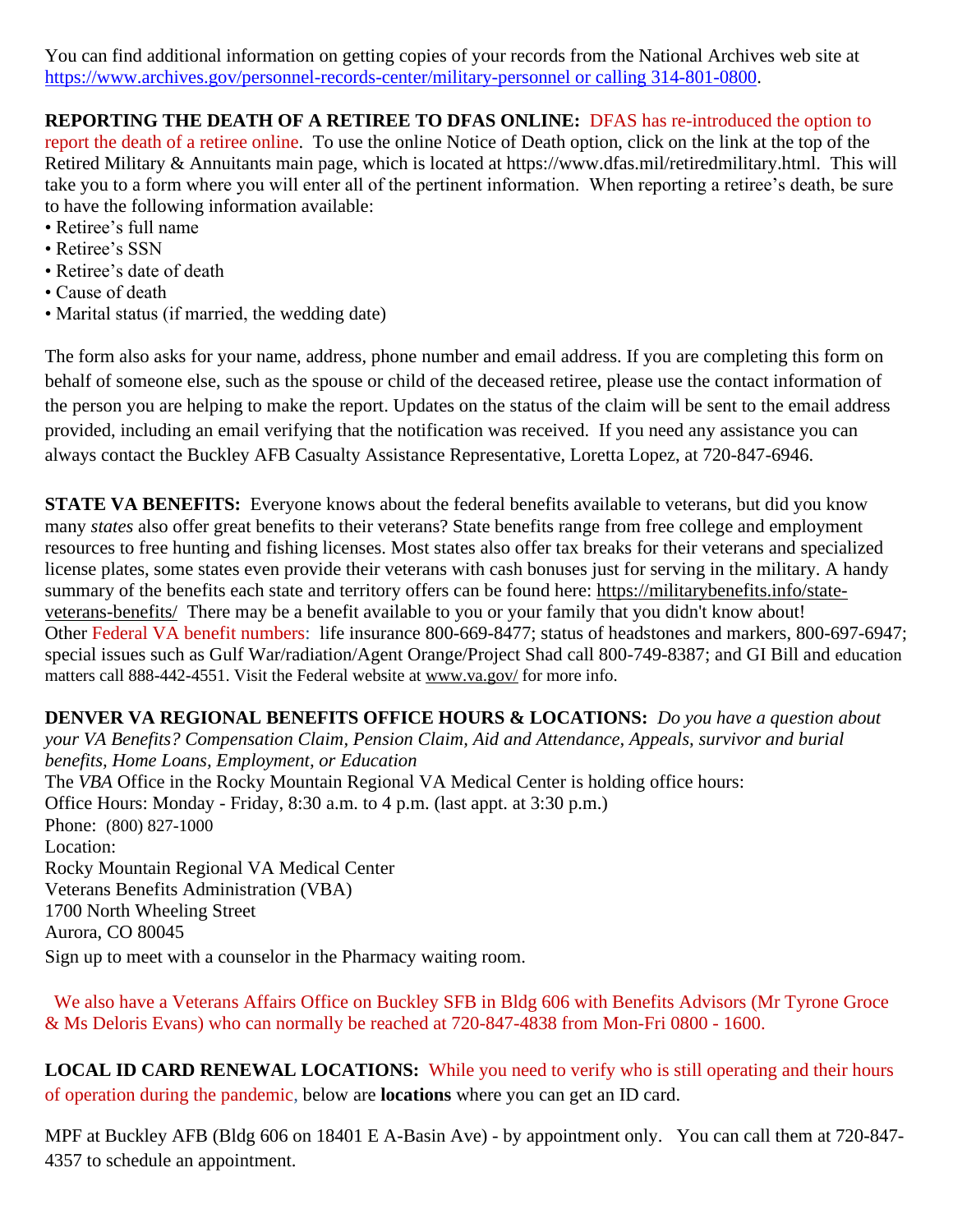ANG at Buckley AFB (18860 E Breckenridge Ave, Hangar 801, Rm N224) - Call 720-847-9295, closed Monday.

NAVOPS Space Ctr at Buckley AFB (7 N Snowmass St, Bldg 1301) - you can call 720-847-7808, Closed Monday

CO HQ Army NG in Centennial (6848 South Revere Pkwy) - you can call 720-250-1315, Closed on Monday.

NOAA Facility in Boulder (Skaggs Bldg, Rm GB515 - 325 Broadway) - you can call 303-497-6119, open Mon-Wed-Fri by appointment only.

**GRAY AREA RESERVISTS:** We get quite a few calls in the RAO from Gray Area Reservists approaching 60 who have questions regarding the processing of their retirement package, when they can anticipate their first pension check, what they need to do regarding Tricare, etc. Below is some POC information for Guard/Reserve members from the various services. We can also provide you with a copy of DoD Fm 2656 (current version is Oct 2018) if you are having trouble downloading it.

### *Air Force Guard/Reserve:*

 Air Reserve Personnel Center (ARPC): <https://www.arpc.afrc.af.mil/retirement/>or 1-800-525-0102. If you experience trouble reaching ARPC with this number, please get in touch with us and we will use our back-channel contacts at ARPC to try and assist. ARPC encourages retirees to file retirement packages using a MyPers account. There is a retirement application status bar in MyPers so applicants can track the status of their submitted package. Instructions on the status bar can be found at:

[https://www.arpc.afrc.af.mil/Portals/4/Documents/Retirement%20application%20status%20bar%20instructions.pd](https://www.arpc.afrc.af.mil/Portals/4/Documents/Retirement%20application%20status%20bar%20instructions.pdf?ver=2019-11-20-120624-723×tamp=1574269784796) [f?ver=2019-11-20-120624-723&timestamp=1574269784796](https://www.arpc.afrc.af.mil/Portals/4/Documents/Retirement%20application%20status%20bar%20instructions.pdf?ver=2019-11-20-120624-723×tamp=1574269784796)

# *Army Guard/Reserve Personnel in CO*

 88th Readiness Division Retirement Services Office (RSO) is mainly for Reserves - 60 South O Street, Ft. McCoy, Wisconsin 54656, 608-388-7448/9321 or DSN 280-0596. Locally, Mr. Randy Stroud (1SG, Ret) is the Retirement Services Officer (RSO) for the Army National Guard, but he can also assist with Reserves. He can be reached at 720-250-1341.

<http://soldierforlife.army.mil/retirement/reserve-component-retirement-services>

## *Navy Guard/Reserve Personnel*

PERS-912: 1-866-827-5672 or 1-833-330-6622

<https://www.mynavyhr.navy.mil/Career-Management/Reserve-Personnel-Mgmt/Reserve-Retirements/>

The Navy also has a MyNavy Career Center website at [MyNavy Career Center](https://www.mynavyhr.navy.mil/Support-Services/MyNavy-Career-Center/) or you can call 1-833-330-6622 for assistance.

## *USMC Reserve Personnel*

MMSR-5 Reserve Retirement & Separation Section: 703-784-9306/9307

## *Coast Guard Reserve Personnel*

 National Retiree Help Desk Hotline (unless it is a pay related issue): 1-833-224-6743 - For pay related issues call 1-800-772-8724 or 785-339-3415 [https://www.dcms.uscg.mil/Our-Organization/Assistant-Commandant-for-Human-Resources-CG-1/Retiree-](https://www.dcms.uscg.mil/Our-Organization/Assistant-Commandant-for-Human-Resources-CG-1/Retiree-Services-Program/)[Services-Program/](https://www.dcms.uscg.mil/Our-Organization/Assistant-Commandant-for-Human-Resources-CG-1/Retiree-Services-Program/)

*Colorado Transition Assistance Advisor (TAA)*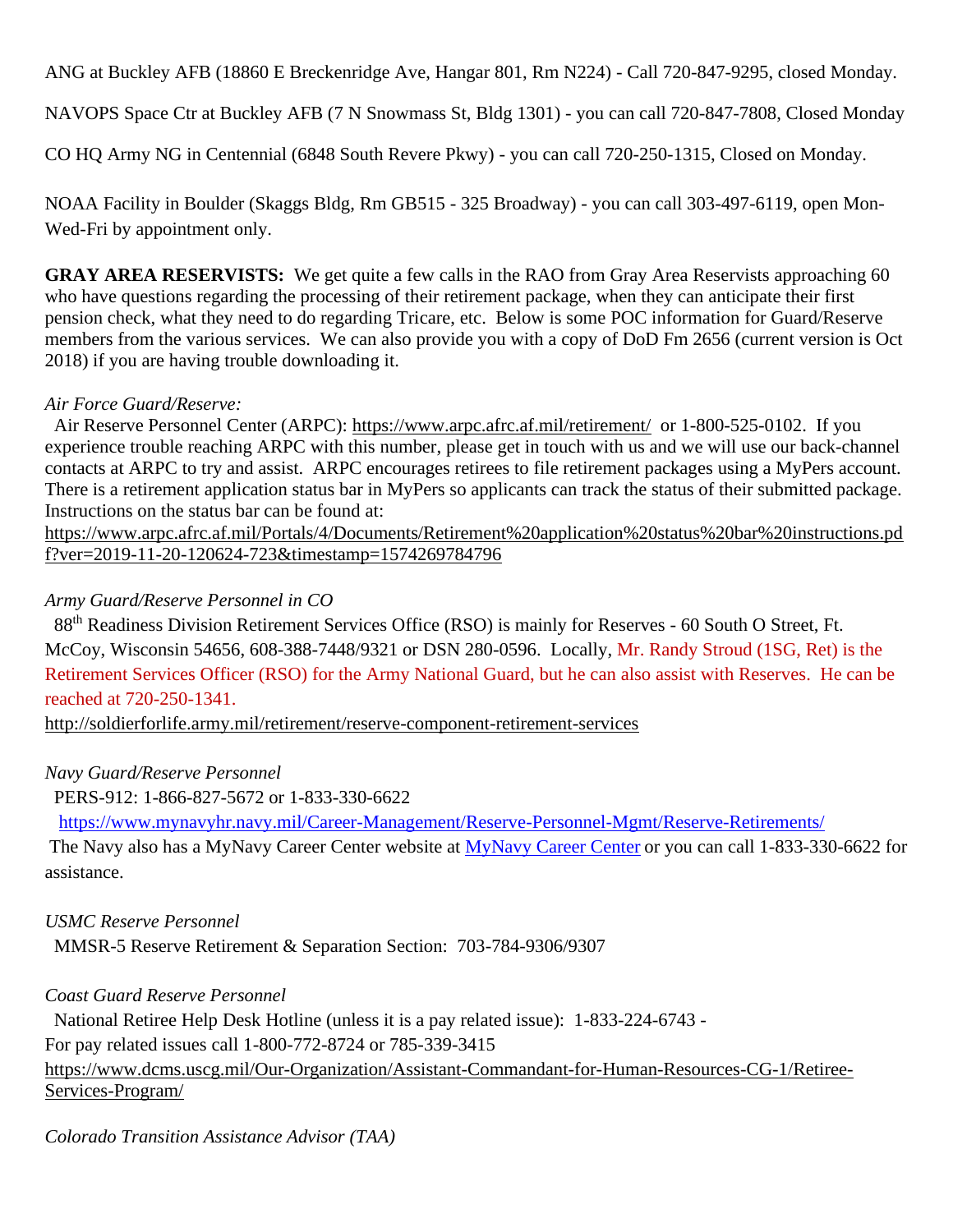This office assists Service members in accessing Dept of VA health care services & benefits. The TAA initiative was started in May 2005 when the National Guard Bureau (NGB) signed a MoA with the VA. Amy Eagen - 720-250-1173 (works Tues-Fri)

**MyPay ADDRESS CHANGE:** The simplest and quickest solution for updating your mailing address is through myPay, using the online account management system. For any questions or concerns regarding myPay, call 888- 332-7411 (option 5) for a customer service representative. Both retirees and annuitants may call DFAS Retired and Annuitant Pay at 800-321-1080. If you call MyPay have your banking information available - you may need **routing and account information** before they will talk with you.

**MAIL OPTION**: Please include: both your old and new mailing address, effective date for the new address, your name, social security number and signature with date on your request. For retirees, use the address below:

DFAS U.S. Military Retired Pay 8899 E 56th Street Indianapolis, IN 46249-1200 Or FAX DFAS Retired Pay at 800-469-6559

If you are an annuitant, please mail your request to:

DFAS U.S. Military Annuitant Pay 8899 E 56th Street Indianapolis, IN 46249-1300 Or FAX DFAS Annuitant Pay at 800-982-8459

**LIFE CHANGING EVENT? KEEP DFAS INFORMED:** Ensuring your retired pay comes to you accurately and on time is the primary goal at DFAS. To do this, they need your help to keep your account up to date. *Keeping your account up to date includes making sure your mailing address, banking information, allotments, tax withholding status, and your beneficiary choices are current. Be sure to report any c*hange of life events as soon as they happen. These life-changing events include:

- Marriage
- Divorce
- Death of a spouse or child
- Birth or adoption of a child

Some changes, especially those regarding SBP, have a one-year time limit, so it is very important that DFAS is notified of life-changing events when they happen. When you notify them, be sure to include supporting documents, such as birth or marriage certificates. Keeping your contact information updated is also key to staying informed. DFAS occasionally sends out correspondence regarding changes in the law that affect your pay, and a new Retired Account Statement (RAS) is sent when your net pay changes (unless you are on *myPay* where the new RAS is available online). If your mailing address is not correct and you are not on *myPay*, they have no way of notifying you about changes. The easiest way to stay up to date is to use *myPay*. You can use *myPay* to change your mailing address, your direct deposit information, Survivor Benefit Plan (SBP) coverage, certain allotments and your tax withholding status. You can create a myPay account at <https://mypay.dfas.mil/>

#### **Reporting the Death of a Retiree**

Do your loved ones know who to contact in the event of your death? Casualty Assistance Representatives (CARs) stand ready to lend a hand with your casualty assistance needs. Call them for an appointment to talk about what you should have ready for your loved ones in the event of your passing. If you are not sure who your AF Casualty Assistance Representative (CAR) is, you can call 877-353-6807, enter your zip code, and you will be automatically transferred to the base CAR responsible for your area.